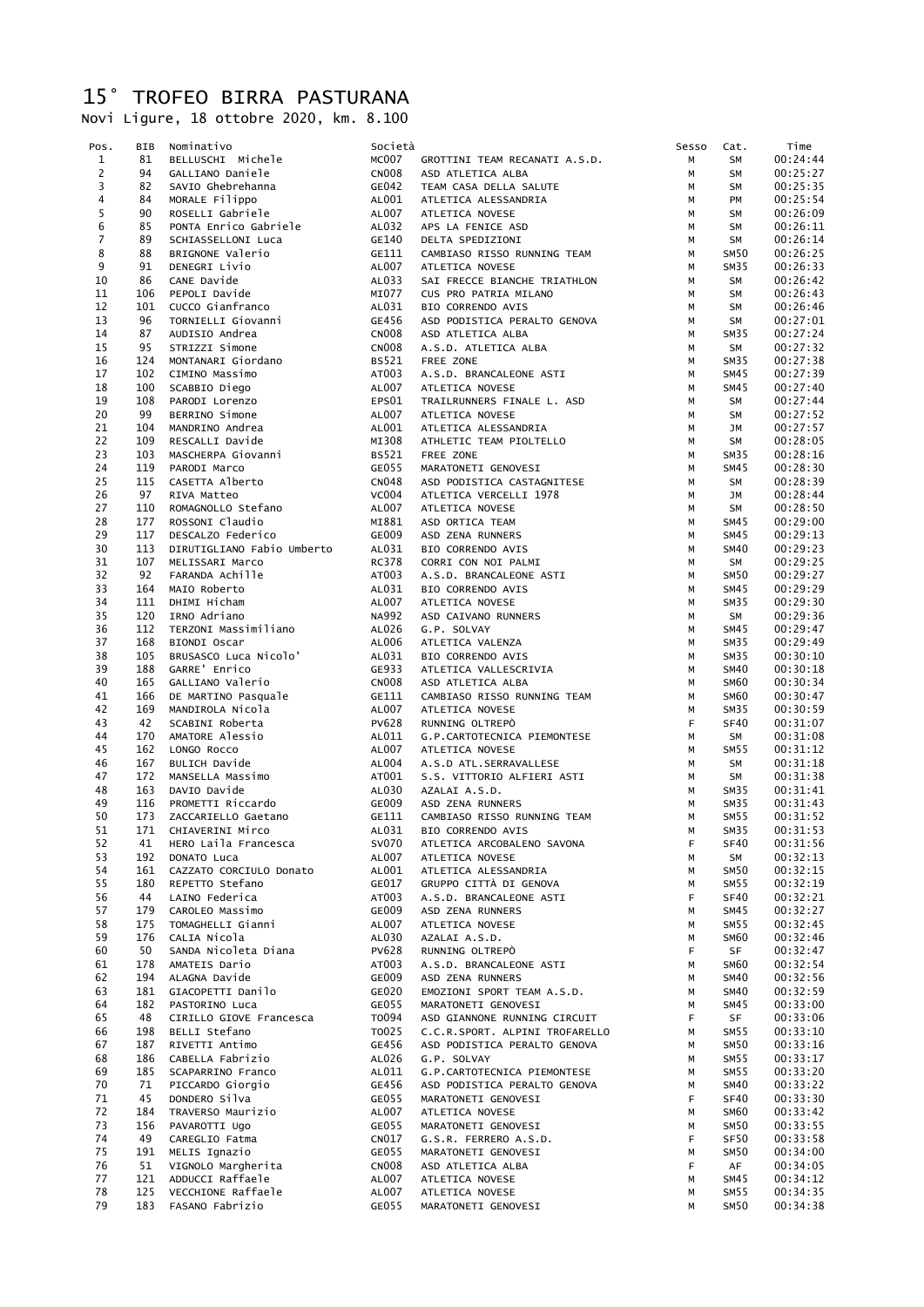| 80         | 193               | GIACOBBE Fulvio Giuseppe           | AL007          | ATLETICA NOVESE                                       | М       | SM <sub>55</sub>                | 00:34:39             |
|------------|-------------------|------------------------------------|----------------|-------------------------------------------------------|---------|---------------------------------|----------------------|
| 81         | 140               | GALLINO Mariano                    | AL007          | ATLETICA NOVESE                                       | М       | SM35                            | 00:34:41             |
| 82         | 189               | BENAZZO Giuliano                   | EPS02          | ATLETICA CERIALE                                      | М       | <b>SM50</b>                     | 00:34:42             |
| 83         | 199               | FULCHIERO Paolo                    | <b>VC060</b>   | A.S.D. OLIMPIA RUNNERS                                | М       | <b>SM40</b>                     | 00:34:55             |
| 84         | 74                | PITTALUGA Roberto                  | AL031          | BIO CORRENDO AVIS                                     | М       | <b>SM40</b>                     | 00:34:56             |
|            |                   |                                    |                |                                                       |         |                                 |                      |
| 85         | 132               | MANNA Marco                        | AL004          | A.S.D ATL.SERRAVALLESE                                | М       | <b>SM60</b>                     | 00:34:57             |
| 86         | 147               | CALASSO Mario                      | GE055          | MARATONETI GENOVESI                                   | М       | <b>SM60</b>                     | 00:35:04             |
| 87         | 195               | BALOSTRO Roberto                   | GE055          | MARATONETI GENOVESI                                   | М       | <b>SM60</b>                     | 00:35:06             |
| 88         | 43                | SOLARO Claudia                     | AT001          | S.S. VITTORIO ALFIERI ASTI                            | F       | SF40                            | 00:35:07             |
| 89         | 200               | DAGLIO Pierluigi                   | AL004          | A.S.D ATL.SERRAVALLESE                                | М       | SM45                            | 00:35:14             |
| 90         | 134               | COLLATO Roberto                    | AL017          | JUNIORATLETICA ASD                                    | М       | <b>SM60</b>                     | 00:35:17             |
| 91         | 123               | DEMARTINI Marco Oreste             | AL007          | ATLETICA NOVESE                                       | М       | SM55                            | 00:35:20             |
| 92         | 57                | GHILARDI Gloria                    | AL017          |                                                       | F.      | <b>SF</b>                       | 00:35:26             |
|            |                   |                                    |                | JUNIORATLETICA ASD                                    |         |                                 |                      |
| 93         | 135               | BOCCHIO Gianluigi                  | SV551          | S.S. RUNNERS LOANO                                    | М       | SM65                            | 00:35:35             |
| 94         | 54                | CASTELLO Antonella                 | AL007          | ATLETICA NOVESE                                       | F.      | SF55                            | 00:35:38             |
| 95         | 62                | SCARAMUCCI Susanna                 | GE055          | MARATONETI GENOVESI                                   | F       | SF <sub>60</sub>                | 00:35:39             |
| 96         | 152               | CARUSO Salvatore                   | AL026          | G.P. SOLVAY                                           | М       | SM50                            | 00:35:44             |
| 97         | 197               | TESTA Claudio                      | PV414          | U.S. SCALO VOGHERA                                    | М       | <b>SM60</b>                     | 00:35:46             |
| 98         | 47                | RIVERA Clara                       | SV021          | ATLETICA CAIRO                                        | F       | SF50                            | 00:35:49             |
| 99         | 61                | GNEMMI Laura                       | GE009          | ASD ZENA RUNNERS                                      | F       | SF45                            | 00:35:49             |
| 100        | 196               | PASSADORE Francesco                | GE055          | MARATONETI GENOVESI                                   | М       | <b>SM60</b>                     | 00:35:50             |
|            |                   |                                    |                |                                                       |         |                                 |                      |
| 101        | 70                | ARZU Antonello                     | AL026          | G.P. SOLVAY                                           | М       | SM45                            | 00:35:50             |
| 102        | 137               | BRUZZONE Paolo                     | GE020          | EMOZIONI SPORT TEAM                                   | М       | SM45                            | 00:35:52             |
| 103        | 174               | TARDITO Giuseppe                   | AL007          | ATLETICA NOVESE                                       | М       | SM55                            | 00:35:55             |
| 104        | 157               | ZANONI Claudio                     | GE055          | MARATONETI GENOVESI                                   | М       | <b>SM65</b>                     | 00:35:57             |
| 105        | 52                | ROSSI Francesca                    | AL007          | ATLETICA NOVESE                                       | F       | SF35                            | 00:35:57             |
| 106        | 53                | PAGANINI Liliana                   | GE017          | GRUPPO CITTÀ DI GENOVA                                | F       | SF40                            | 00:36:13             |
| 107        | 139               | TATTI Marco                        | <b>PV725</b>   | RASCHIANI TRIATHLON PAVESE                            | М       | SM50                            | 00:36:19             |
| 108        | 56                | MALAGOLI Silvia Marina             | <b>PV850</b>   | ASD GP GARLASCHESE                                    | F       | SF45                            | 00:36:23             |
|            |                   |                                    |                |                                                       |         |                                 |                      |
| 109        | 65                | BARBESINO Lia                      | AL026          | G.P. SOLVAY                                           | F.      | SF50                            | 00:36:29             |
| 110        | 151               | PARROTTA Alfonso                   | AL007          | ATLETICA NOVESE                                       | М       | SM50                            | 00:36:30             |
| 111        | 126               | MAGAGNA Andrea                     | AL031          | BIO CORRENDO AVIS                                     | М       | SM45                            | 00:36:31             |
| 112        | 68                | BACANU Teodora Simona              | GE055          | MARATONETI GENOVESI                                   | F       | SF50                            | 00:36:33             |
| 113        | 58                | PASQUINO Aurora                    | CN017          | G.S.R. FERRERO A.S.D.                                 | F.      | <b>SF55</b>                     | 00:36:34             |
| 114        | 60                | IUGA Cati Bianca                   | AL007          | ATLETICA NOVESE                                       | F.      | SF40                            | 00:36:34             |
| 115        | 63                | GASTALDI Rosanna Maria             | GE111          | CAMBIASO RISSO RUNNING TEAM                           | F.      | SF45                            | 00:36:36             |
| 116        | 129               | PERAZZO Massimo                    | GE055          | MARATONETI GENOVESI                                   |         | SM50                            | 00:36:37             |
|            |                   |                                    |                |                                                       | М       |                                 |                      |
| 117        | 136               | CIVERIATI Pierpaolo                | AL032          | APS LA FENICE ASD                                     | М       | SM45                            | 00:36:41             |
| 118        | 130               | RUSSO Andrea                       | GE055          | MARATONETI GENOVESI                                   | М       | SM50                            | 00:36:45             |
| 119        | 127               | RIGAMONTI Edoardo                  | GE055          | MARATONETI GENOVESI                                   | м       | <b>SM40</b>                     | 00:36:49             |
| 120        | 69                | BRIZIOLI Anna                      | GE055          | MARATONETI GENOVESI                                   | F       | SF <sub>60</sub>                | 00:36:50             |
| 121        | 138               | CANEPA Davide                      | GE456          | ASD PODISTICA PERALTO GENOVA                          | М       | <b>SM40</b>                     | 00:36:51             |
| 122        | 154               | SANTINI Daniele                    | AL026          | G.P. SOLVAY                                           | М       | SM55                            | 00:36:58             |
| 123        | 67                | ORZATI Lia                         | GE055          | MARATONETI GENOVESI                                   | F       | SF40                            | 00:36:59             |
| 124        | 145               | FERRINI Fabio                      | GE017          | GRUPPO CITTÀ DI GENOVA                                | М       | SM55                            | 00:37:00             |
|            |                   |                                    |                |                                                       |         |                                 |                      |
| 125        | 133               | TESTERA PARDI Luca                 | AL006          | ATLETICA VALENZA                                      | М       | SM50                            | 00:37:01             |
| 126        | 8                 | BESSONE Maria Cristiana            | <b>VC060</b>   | A.S.D. OLIMPIA RUNNERS                                | F.      | SF50                            | 00:37:03             |
| 127        | 149               | CAVOTO Fabio                       | T0224          | A.S.D. PODISTICA TORINO                               | М       | <b>SM40</b>                     | 00:37:07             |
| 128        | 144               | ZACCONE Vittorino                  | AT003          | A.S.D. BRANCALEONE ASTI                               | М       | <b>SM60</b>                     | 00:37:10             |
| 129        | 59                | MANFRINI Paola                     | T0025          | C.C.R.SPORT. ALPINI TROFARELLO                        | F.      | SF55                            | 00:37:14             |
| 130        | 114               | MUSSO Marco                        | AT003          | A.S.D. BRANCALEONE ASTI                               | М       | <b>SM50</b>                     | 00:37:20             |
| 131        | 15                | RICCI Daniele                      | GE055          | MARATONETI GENOVESI                                   | М       | SM55                            | 00:37:20             |
| 132        | 148               | TUMMARELLO Vito                    | GE055          | MARATONETI GENOVESI                                   | М       | <b>SM60</b>                     | 00:37:21             |
| 133        | 141               | REPETTO Antonello                  | AL007          |                                                       | M       | SM45                            | 00:37:24             |
|            |                   |                                    |                | ATLETICA NOVESE                                       |         |                                 |                      |
| 134        | $\overline{4}$    | GODINO Elsa                        | T0265          | A.S.D. EQUILIBRIA RUNNING TEAM                        | F.      | SF                              | 00:37:25             |
| 135        | 143               | MANSELLA Biagio                    | AT001          | S.S. VITTORIO ALFIERI ASTI                            | М       | <b>SM60</b>                     | 00:37:31             |
| 136        | 155               | DAMASIO Giovanni                   | AT001          | S.S. VITTORIO ALFIERI ASTI                            | М       | <b>SM60</b>                     | 00:37:43             |
| 137        | 142               | PELIZZA Fabio                      | AL007          | ATLETICA NOVESE                                       | М       | SM55                            | 00:37:51             |
| 138        | 153               | PRATO Pier Luigi                   | AL026          | G.P. SOLVAY                                           | М       | SM50                            | 00:38:08             |
| 139        | 5 <sup>1</sup>    | FORMAGGIO Antonello                | <b>VC060</b>   | A.S.D. OLIMPIA RUNNERS                                | М       | SM50                            | 00:38:12             |
| 140        | 79                | FOSSA Claudia                      | AL007          | ATLETICA NOVESE                                       | F       | SF50                            | 00:38:21             |
| 141        | 146               | SCAMBELLURI Andrea                 | GE055          | MARATONETI GENOVESI                                   | М       | <b>SM45</b>                     | 00:38:22             |
| 142        | 66                | CANTOVA Valentina                  | GE055          | MARATONETI GENOVESI                                   | F       | SF                              | 00:38:41             |
| 143        |                   |                                    | AL026          |                                                       |         | <b>SM65</b>                     | 00:38:42             |
|            | 73                | GIACOBONE Roberto                  |                | G.P. SOLVAY                                           | М       |                                 |                      |
| 144        | $\overline{2}$    | GUALCO Giorgia                     | GE009          | ASD ZENA RUNNERS                                      | F       | SF35                            | 00:38:57             |
| 145        | 21                | ZANELLATO Maurizio                 | NO023          | G.S. CASTELLANIA-GOZZANO                              | M       | SM55                            | 00:38:57             |
| 146        | 18                | RIVELLINO Maria Teresa             | NO023          | G.S. CASTELLANIA-GOZZANO                              | F       | SF50                            | 00:39:00             |
| 147        |                   |                                    |                |                                                       |         |                                 |                      |
| 148        | 77                | MASCARELLO Bruno                   | CN017          | G.S.R. FERRERO A.S.D.                                 | М       | <b>SM65</b>                     | 00:39:04             |
|            | 72                | MAZZARELLO Carlo                   | AL007          | ATLETICA NOVESE                                       | М       | SM75                            | 00:39:05             |
|            | 150               | SEGATTO Alberto                    | AL007          | ATLETICA NOVESE                                       | М       | SM45                            | 00:39:09             |
| 149        | 11                |                                    | GE009          |                                                       | М       | SM50                            |                      |
| 150        |                   | FRASCONI Andrea                    |                | ASD ZENA RUNNERS                                      |         |                                 | 00:39:17             |
| 151        | 64                | MAZZARELLO Annalisa                | AL007          | ATLETICA NOVESE                                       | F       | SF40                            | 00:39:22             |
| 152        | 78                | FRAGNELLI Vito                     | GE009          | ASD ZENA RUNNERS                                      | М       | <b>SM60</b>                     | 00:39:26             |
| 153        | 14                | FILIPPOZZI Luca                    | GE055          | MARATONETI GENOVESI                                   | М       | <b>SM</b>                       | 00:39:38             |
| 154        | 10                | GUIDOBONO Sergio                   | AL026          | G.P. SOLVAY                                           | М       | <b>SM65</b>                     | 00:39:42             |
| 155        | 3                 | VERARDO Cristina                   | GE009          | ASD ZENA RUNNERS                                      | F       | SF35                            | 00:39:42             |
| 156        | 80                | TAMAGNO Monica                     | AL007          | ATLETICA NOVESE                                       | F.      | SF55                            | 00:39:49             |
| 157        | 17                | RICCI Arianna                      | AL031          | BIO CORRENDO AVIS                                     | F       | SF45                            | 00:40:01             |
|            |                   |                                    |                |                                                       | м       |                                 |                      |
| 158        | 158               | PERRERA Angelo                     | GE055          | MARATONETI GENOVESI                                   |         | SM65                            | 00:40:12             |
| 159        | 159               | RICCI Luciano                      | SV021          | ATLETICA CAIRO                                        | М       | SM60                            | 00:40:23             |
| 160        | 6                 | ORSINI Giorgia                     | AL026          | G.P. SOLVAY                                           | F       | SF45                            | 00:40:32             |
| 161        | 12                | MOSCA Giuseppe                     | GE020          | EMOZIONI SPORT TEAM                                   | М       | <b>SM40</b>                     | 00:40:45             |
| 162<br>163 | 7<br>$\mathbf{1}$ | SEMPRINI Paola<br>SULIS Elisabetta | AT001<br>AT003 | S.S. VITTORIO ALFIERI ASTI<br>A.S.D. BRANCALEONE ASTI | F<br>F. | <b>SF55</b><br>SF <sub>60</sub> | 00:40:53<br>00:41:06 |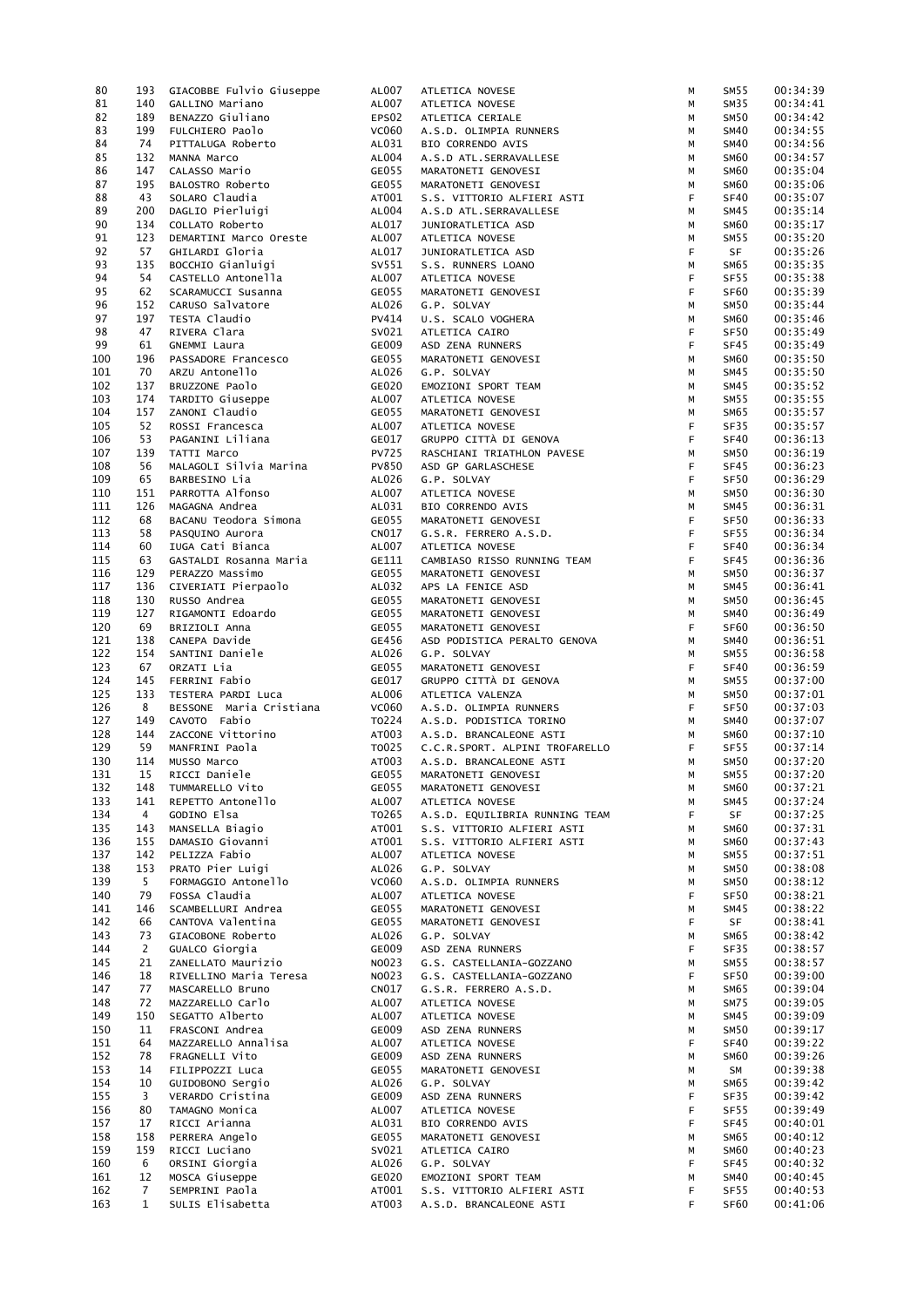| 164                           | 75             | PIVA Donald              | AL031        | BIO CORRENDO AVIS                  | М  | <b>SM40</b>      | 00:41:09 |
|-------------------------------|----------------|--------------------------|--------------|------------------------------------|----|------------------|----------|
| 165                           | 16             |                          | AL031        | BIO CORRENDO AVIS                  | F  | SF35             | 00:41:18 |
|                               |                | CASTIONI Monica Elena    |              |                                    |    |                  |          |
| 166                           | 19             | COPPINI Cinzia           | <b>VC060</b> | A.S.D. OLIMPIA RUNNERS             | F  | SF50             | 00:41:52 |
| 167                           | 160            | CAVANNA Pietro           | AL011        | G.P.CARTOTECNICA PIEMONTESE        | M  | SM55             | 00:41:56 |
| 168                           | 20             | CANEPA Mirco             | GE456        | ASD PODISTICA PERALTO GENOVA       | M  | SM70             | 00:43:06 |
| 169                           | 23             | PAVESE Camillo           | AL007        | ATLETICA NOVESE                    | M  | <b>SM75</b>      | 00:43:09 |
| 170                           | 9              | GRIGOLETTO Onorio        | AL026        | G.P. SOLVAY                        | М  | SM65             | 00:43:39 |
| 171                           | 122            | ASSANDRI Marco Francesco | AL007        |                                    | M  | SM45             | 00:43:54 |
|                               |                |                          |              | ATLETICA NOVESE                    |    |                  |          |
| 172                           | 31             | MALERBA Antonella        | AT003        | A.S.D. BRANCALEONE ASTI            | F  | SF55             | 00:44:27 |
| 173                           | 29             | LANGELLA Lucia Paola     | GE009        | ASD ZENA RUNNERS                   | F  | <b>SF40</b>      | 00:44:40 |
| 174                           | 22             | BELLONI Giorgio          | AL005        | ATLETICA OVADESE ORMIG             | M  | SM70             | 00:47:16 |
| 175                           | 28             | CAVALLERI Michele        | GE017        | GRUPPO CITTÀ DI GENOVA             | M  | <b>SM60</b>      | 00:47:25 |
| 176                           | 30             | PIRAS Daniele            | AL007        | ATLETICA NOVESE                    | M  | SM45             | 00:47:53 |
|                               |                |                          |              |                                    |    |                  |          |
| 177                           | 33             | MONTAGNER Giorgia        | AL026        | G.P. SOLVAY                        | F. | SF35             | 00:48:01 |
| 178                           | 26             | MONTEVARCHI Luciano      | AT003        | A.S.D. BRANCALEONE ASTI            | M  | SM70             | 00:48:29 |
| 179                           | 35             | IURILLI Elisabetta       | GE020        | EMOZIONI SPORT TEAM                | F  | SF50             | 00:50:17 |
| 180                           | 36             | MARCHETTI Vincenzo       | GE003        | S.S.TRIONFO LIGURE                 | M  | SM70             | 00:50:43 |
| 181                           | 37             | ZERBONI Claudio Davide   | GE003        | S.S.TRIONFO LIGURE                 | М  | <b>SM80</b>      | 00:53:14 |
| 182                           | 76             | GERBI Mario Edoardo      | AT001        | S.S. VITTORIO ALFIERI ASTI         | M  | <b>SM60</b>      | 00:54:26 |
|                               |                |                          |              |                                    |    |                  |          |
| 183                           | 39             | MITA Gina                | GE055        | MARATONETI GENOVESI                | F. | SF <sub>65</sub> | 00:54:34 |
| 184                           | 24             | GUIDA Damiano Giovanni   | AL011        | G.P.CARTOTECNICA PIEMONTESE        | M  | SM65             | 00:55:42 |
| 185                           | 38             | BOLOGNESI Walter         | GE933        | ATLETICA VALLE SCRIVIA             | M  | SM65             | 00:56:49 |
| 186                           | 34             | ROCCELLA Franco          | GE578        | PODISTICA VALPOLCEVERA             | M  | SM70             | 00:57:55 |
| 187                           | 27             | MOSSO Giuseppe           | AT006        | MEZZALUNA A.P.D.                   | М  | SM75             | 00:58:31 |
| <b>DNF</b>                    | 131            | ABBATE Rosario           | GE111        | CAMBIASO RISSO RUNNING TEAM GENOVA | M  | SM65             |          |
|                               |                |                          |              |                                    |    |                  | $\cdots$ |
| <b>DNS</b>                    | 190            | CANFORA Maurizio         | GE012        | ATLETICA LEVANTE                   | М  | SM55             | $\cdots$ |
| <b>DNS</b>                    | 128            | <b>BALDI Luca</b>        | GE055        | MARATONETI GENOVESI                | М  | SM50             | $\sim$   |
| <b>DNS</b>                    | 83             | SCAGLIA Davide           | T0001        | C.U.S. TORINO                      | М  | SM               | $\cdots$ |
| <b>DNS</b>                    | 93             | SECCO Lorenzo            | CN001        | A.S.D. ATL. FOSSANO '75            | M  | SM               |          |
| <b>DNS</b>                    | 98             | SGOIFO Andrea            | T0016        | ASDP ATLETICA PINEROLO             | М  | PM               | $\cdots$ |
|                               |                |                          |              |                                    |    |                  | $\cdots$ |
| <b>DNS</b>                    | 118            | CAVANNA Massimo          | GE055        | MARATONETI GENOVESI                | M  | SM35             |          |
| <b>DNS</b>                    | 55             | BALOSTRO Benedetta       | GE055        | MARATONETI GENOVESI                | F  | SF               | $\cdots$ |
| <b>DNS</b>                    | 46             | LAMBRUSCHINI Alice       | GE012        | ATLETICA LEVANTE                   | F  | AF               | $\cdots$ |
| <b>DNS</b>                    | 13             | CICOTTINO Maurizio       | <b>VC060</b> | A.S.D. OLIMPIA RUNNERS             | М  | <b>SM50</b>      |          |
| <b>DNS</b>                    | 25             | BRAGGIO Cristoforo       | AL033        |                                    |    | SM70             |          |
|                               |                |                          |              | SAI FRECCE BIANCHE TRIATHLON       | M  |                  | $\cdots$ |
| <b>DNS</b>                    | 32             | MOI Giovanna             | GE055        | MARATONETI GENOVESI                | F  | SF70             | $\cdots$ |
| <b>DNS</b>                    | 40             | CECCHELANI Marco         | GE578        | G.P. PODISTICA VALPOLCEVERA        | М  | SM55             | $\cdots$ |
|                               |                |                          |              |                                    |    |                  |          |
| <b>ASSOLUTI</b>               |                |                          |              |                                    |    |                  |          |
| $\mathbf{1}$                  | 81             | BELLUSCHI Michele        | <b>MC007</b> | GROTTINI TEAM RECANATI A.S.D.      | М  | <b>SM</b>        | 00:24:44 |
| $\overline{c}$                | 94             | GALLIANO Daniele         | <b>CN008</b> | ASD ATLETICA ALBA                  |    | <b>SM</b>        | 00:25:27 |
|                               |                |                          |              |                                    | M  |                  |          |
| 3                             | 82             | SAVIO Ghebrehanna        | GE042        | TEAM CASA DELLA SALUTE             | M  | SM               | 00:25:35 |
|                               |                |                          |              |                                    |    |                  |          |
| <b>ASSOLUTE</b>               |                |                          |              |                                    |    |                  |          |
| 1                             | 42             | SCABINI Roberta          | <b>PV628</b> | RUNNING OLTREPÒ                    | F. | SF40             | 00:31:07 |
| $\overline{2}$                | 41             | HERO Laila Francesca     | <b>SV070</b> | ATLETICA ARCOBALENO SAVONA         | F  | SF40             | 00:31:56 |
|                               |                |                          |              |                                    |    |                  |          |
| 3                             | 44             | LAINO Federica           | AT003        | A.S.D. BRANCALEONE ASTI            | F. | <b>SF40</b>      | 00:32:21 |
|                               |                |                          |              |                                    |    |                  |          |
| AJPSF-SF35                    |                |                          |              |                                    |    |                  |          |
| 1                             | 50             | SANDA Nicoleta Diana     | <b>PV628</b> | RUNNING OLTREPÒ                    | F. | <b>SF</b>        | 00:32:47 |
| $\overline{c}$                | 48             | CIRILLO GIOVE Francesca  | T0094        | ASD GIANNONE RUNNING CIRCUIT       | F  | SF               | 00:33:06 |
| 3                             | 51             | VIGNOLO Margherita       | <b>CN008</b> |                                    | F  | AF               | 00:34:05 |
|                               |                |                          |              | ASD ATLETICA ALBA                  |    |                  |          |
| $\overline{4}$                | 57             | GHILARDI Gloria          | AL017        | JUNIORATLETICA ASD                 | E  | <b>SF</b>        | 00:35:26 |
| 5                             | 52             | ROSSI Francesca          | AL007        | ATLETICA NOVESE                    | F  | SF35             | 00:35:57 |
| 6                             | 4              | GODINO Elsa              |              |                                    |    |                  |          |
| $\overline{7}$                |                |                          | T0265        |                                    | F  | SF               | 00:37:25 |
| 8                             |                |                          |              | A.S.D. EQUILIBRIA RUNNING TEAM     |    |                  |          |
|                               | 66             | CANTOVA Valentina        | GE055        | MARATONETI GENOVESI                | F  | <b>SF</b>        | 00:38:41 |
|                               | $\overline{2}$ | GUALCO Giorgia           | GE009        | ASD ZENA RUNNERS                   | F  | SF35             | 00:38:57 |
| 9                             | 3              | VERARDO Cristina         | GE009        | ASD ZENA RUNNERS                   | F. | SF35             | 00:39:42 |
| $10\,$                        | 16             | CASTIONI Monica Elena    | AL031        | BIO CORRENDO AVIS                  | F. | SF35             | 00:41:18 |
| 11                            | 33             |                          |              |                                    | F. | SF35             |          |
|                               |                | MONTAGNER Giorgia        | AL026        | G.P. SOLVAY                        |    |                  | 00:48:01 |
|                               |                |                          |              |                                    |    |                  |          |
|                               |                |                          |              |                                    |    |                  |          |
| 1                             | 42             | SCABINI Roberta          | <b>PV628</b> | RUNNING OLTREPÒ                    | F. | SF40             | 00:31:07 |
| 2                             | 41             | HERO Laila Francesca     | <b>SV070</b> | ATLETICA ARCOBALENO SAVONA         | F  | SF40             | 00:31:56 |
|                               | 44             |                          |              |                                    | F  |                  |          |
| 3                             |                | LAINO Federica           | AT003        | A.S.D. BRANCALEONE ASTI            |    | SF40             | 00:32:21 |
| $\overline{4}$                | 45             | DONDERO Silva            | GE055        | MARATONETI GENOVESI                | F  | <b>SF40</b>      | 00:33:30 |
| 5                             | 43             | SOLARO Claudia           | AT001        | S.S. VITTORIO ALFIERI ASTI         | F  | SF40             | 00:35:07 |
| 6                             | 53             | PAGANINI Liliana         | GE017        | GRUPPO CITTÀ DI GENOVA             | F  | SF40             | 00:36:13 |
| $\overline{7}$                | 60             | IUGA Cati Bianca         | AL007        | ATLETICA NOVESE                    | F  | <b>SF40</b>      | 00:36:34 |
| 8                             | 67             | ORZATI Lia               | GE055        | MARATONETI GENOVESI                | F  | SF40             | 00:36:59 |
|                               |                |                          |              |                                    |    |                  |          |
| 9                             | 64             | MAZZARELLO Annalisa      | AL007        | ATLETICA NOVESE                    | F. | SF40             | 00:39:22 |
| 10                            | 29             | LANGELLA Lucia Paola     | GE009        | ASD ZENA RUNNERS                   | F. | <b>SF40</b>      | 00:44:40 |
|                               |                |                          |              |                                    |    |                  |          |
|                               |                |                          |              |                                    |    |                  |          |
| 1                             | 61             |                          |              | ASD ZENA RUNNERS                   | F. |                  |          |
|                               |                | GNEMMI Laura             | GE009        |                                    |    | SF45             | 00:35:49 |
| 2                             | 56             | MALAGOLI Silvia Marina   | <b>PV850</b> | ASD GP GARLASCHESE                 | F  | SF45             | 00:36:23 |
| 3                             | 63             | GASTALDI Rosanna Maria   | GE111        | CAMBIASO RISSO RUNNING TEAM        | F  | SF45             | 00:36:36 |
| $\overline{4}$                | 17             | RICCI Arianna            | AL031        | BIO CORRENDO AVIS                  | F. | SF45             | 00:40:01 |
| 5                             | 6              | ORSINI Giorgia           | AL026        | G.P. SOLVAY                        | F. | SF45             | 00:40:32 |
| <b>SF40</b><br><b>SF45</b>    |                |                          |              |                                    |    |                  |          |
|                               |                |                          |              |                                    |    |                  |          |
|                               |                |                          |              |                                    |    |                  |          |
| $\mathbf{1}$                  | 49             | CAREGLIO Fatma           | CN017        | G.S.R. FERRERO A.S.D.              | F  | SF <sub>50</sub> | 00:33:58 |
| <b>SF50</b><br>$\overline{c}$ | 47             | RIVERA Clara             | SV021        | ATLETICA CAIRO                     | F. | SF50             | 00:35:49 |
| 3                             | 65             | BARBESINO Lia            | AL026        | G.P. SOLVAY                        | F. | SF50             | 00:36:29 |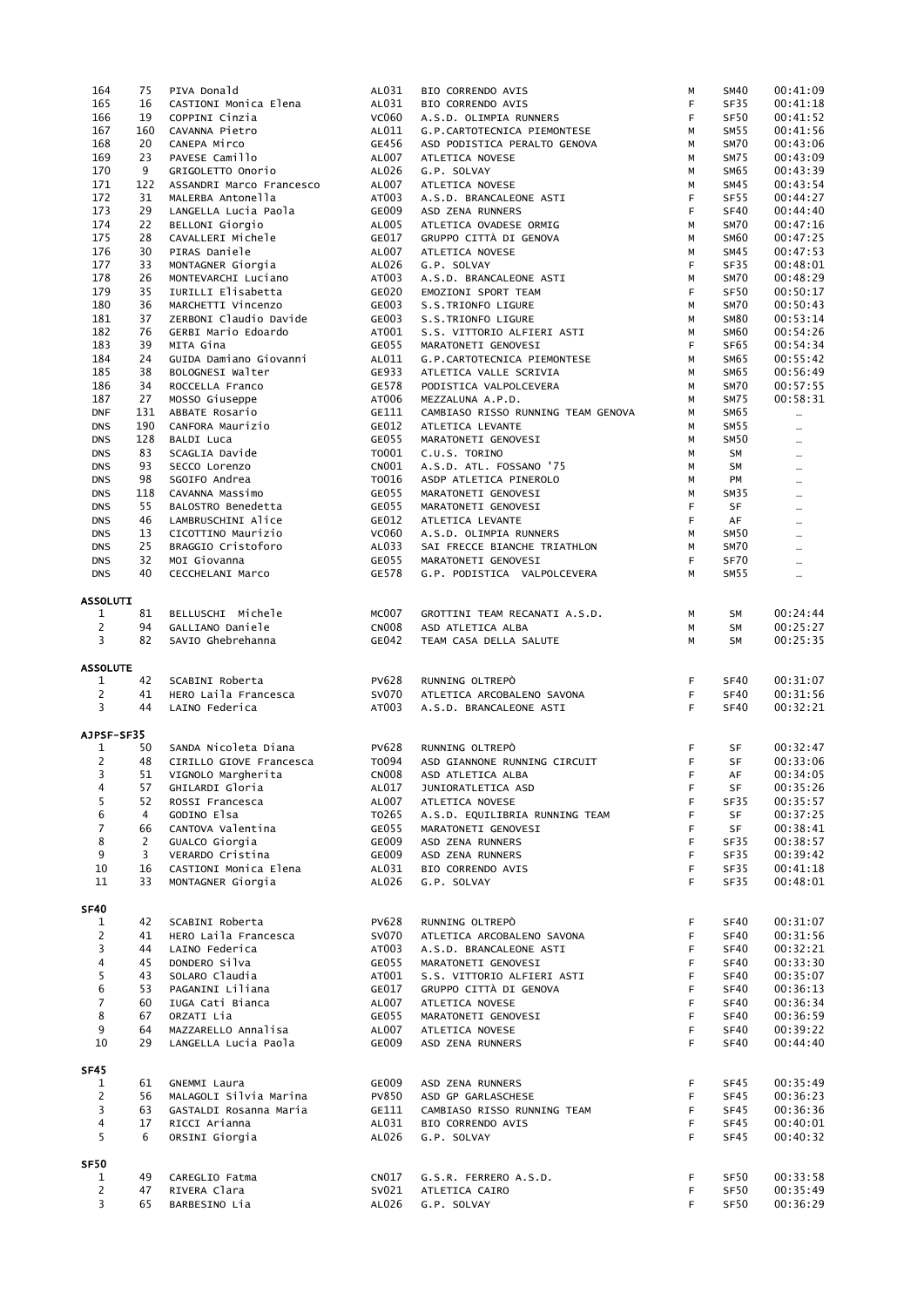| 4                              | 68                 | BACANU Teodora Simona               | GE055                 | MARATONETI GENOVESI                               | F.       | SF <sub>50</sub>                     | 00:36:33             |
|--------------------------------|--------------------|-------------------------------------|-----------------------|---------------------------------------------------|----------|--------------------------------------|----------------------|
| 5                              | 8                  | BESSONE Maria Cristiana             | <b>VC060</b>          | A.S.D. OLIMPIA RUNNERS                            | F.       | SF50                                 | 00:37:03             |
| $\bf 6$                        | 79                 | FOSSA Claudia                       | AL007                 | ATLETICA NOVESE                                   | F.       | SF50                                 | 00:38:21             |
| $\boldsymbol{7}$               | 18                 | RIVELLINO Maria Teresa              | NO023                 | G.S. CASTELLANIA-GOZZANO                          | F.       | <b>SF50</b>                          | 00:39:00             |
| 8                              | 19                 | COPPINI Cinzia                      | <b>VC060</b>          | A.S.D. OLIMPIA RUNNERS                            | F.       | <b>SF50</b>                          | 00:41:52             |
| 9                              | 35                 | IURILLI Elisabetta                  | GE020                 | EMOZIONI SPORT TEAM                               | F.       | SF50                                 | 00:50:17             |
| <b>SF55</b>                    |                    |                                     |                       |                                                   |          |                                      |                      |
| $\mathbf{1}$                   | 54                 | CASTELLO Antonella                  | AL007                 | ATLETICA NOVESE                                   | F.       | SF55                                 | 00:35:38             |
| $\overline{2}$                 | 58                 | PASQUINO Aurora                     | CN017                 | G.S.R. FERRERO A.S.D.                             | F.       | SF55                                 | 00:36:34             |
| $\overline{\mathbf{3}}$        | 59                 | MANFRINI Paola                      | T0025                 | C.C.R.SPORT. ALPINI TROFARELLO                    | F        | SF55                                 | 00:37:14             |
| $\overline{4}$                 | 80                 | TAMAGNO Monica                      | AL007                 | ATLETICA NOVESE                                   | F.       | <b>SF55</b>                          | 00:39:49             |
| $\overline{5}$                 | $\overline{7}$     | SEMPRINI Paola                      | AT001                 | S.S. VITTORIO ALFIERI ASTI                        | F.       | SF55                                 | 00:40:53             |
| $\boldsymbol{6}$               | 31                 | MALERBA Antonella                   | AT003                 | A.S.D. BRANCALEONE ASTI                           | F.       | <b>SF55</b>                          | 00:44:27             |
| <b>SF60</b>                    |                    |                                     |                       |                                                   |          |                                      |                      |
| $\mathbf{1}$                   | 62                 | SCARAMUCCI Susanna                  | GE055                 | MARATONETI GENOVESI                               | F.       | SF <sub>60</sub>                     | 00:35:39             |
| $\overline{c}$<br>3            | 69<br>$\mathbf{1}$ | BRIZIOLI Anna<br>SULIS Elisabetta   | GE055<br>AT003        | MARATONETI GENOVESI<br>A.S.D. BRANCALEONE ASTI    | F.<br>F. | SF <sub>60</sub><br>SF <sub>60</sub> | 00:36:50<br>00:41:06 |
|                                |                    |                                     |                       |                                                   |          |                                      |                      |
| SF65<br>183                    | 39                 | MITA Gina                           | GE055                 | MARATONETI GENOVESI                               | F.       | SF <sub>65</sub>                     | 00:54:34             |
|                                |                    |                                     |                       |                                                   |          |                                      |                      |
| <b>AJPM</b><br>$\mathbf{1}$    | 84                 | MORALE Filippo                      | AL001                 | ATLETICA ALESSANDRIA                              | М        | PM                                   | 00:25:54             |
| $\overline{2}$                 | 104                | MANDRINO Andrea                     | AL001                 | ATLETICA ALESSANDRIA                              | M        | JM                                   | 00:27:57             |
| $\overline{3}$                 | 97                 | RIVA Matteo                         | <b>VC004</b>          | ATLETICA VERCELLI 1978                            | M        | JM                                   | 00:28:44             |
| <b>SM</b>                      |                    |                                     |                       |                                                   |          |                                      |                      |
| $\mathbf{1}$                   | 81                 | BELLUSCHI Michele                   | <b>MC007</b>          | GROTTINI TEAM RECANATI A.S.D.                     | М        | SM                                   | 00:24:44             |
| $\overline{c}$                 | 94                 | GALLIANO Daniele                    | <b>CN008</b>          | ASD ATLETICA ALBA                                 | M        | <b>SM</b>                            | 00:25:27             |
| 3                              | 82                 | SAVIO Ghebrehanna                   | GE042                 | TEAM CASA DELLA SALUTE                            | M        | <b>SM</b>                            | 00:25:35             |
| $\overline{\mathbf{4}}$        | 90                 | ROSELLI Gabriele                    | AL007                 | ATLETICA NOVESE                                   | М        | <b>SM</b>                            | 00:26:09             |
| 5<br>$\boldsymbol{6}$          | 85                 | PONTA Enrico Gabriele               | AL032                 | APS LA FENICE ASD                                 | M        | <b>SM</b>                            | 00:26:11             |
| $\boldsymbol{7}$               | 89                 | SCHIASSELLONI Luca                  | GE140                 | DELTA SPEDIZIONI                                  | M        | <b>SM</b>                            | 00:26:14             |
|                                | 86                 | CANE Davide                         | AL033                 | SAI FRECCE BIANCHE TRIATHLON                      | M        | <b>SM</b>                            | 00:26:42             |
| $\bf 8$<br>9                   | 106                | PEPOLI Davide<br>CUCCO Gianfranco   | MI077                 | CUS PRO PATRIA MILANO                             | M<br>M   | <b>SM</b>                            | 00:26:43<br>00:26:46 |
| 10                             | 101<br>96          | TORNIELLI Giovanni                  | AL031<br>GE456        | BIO CORRENDO AVIS<br>ASD PODISTICA PERALTO GENOVA | М        | SM<br><b>SM</b>                      | 00:27:01             |
| 11                             |                    |                                     |                       |                                                   |          |                                      | 00:27:32             |
| 12                             | 95<br>108          | STRIZZI Simone                      | <b>CN008</b><br>EPS01 | A.S.D. ATLETICA ALBA                              | M<br>M   | <b>SM</b><br><b>SM</b>               | 00:27:44             |
| 13                             | 99                 | PARODI Lorenzo<br>BERRINO Simone    | AL007                 | TRAILRUNNERS FINALE L. ASD<br>ATLETICA NOVESE     | М        | <b>SM</b>                            | 00:27:52             |
| 14                             | 109                | RESCALLI Davide                     | MI308                 | ATHLETIC TEAM PIOLTELLO                           | М        | <b>SM</b>                            | 00:28:05             |
| 15                             | 115                | CASETTA Alberto                     | <b>CN048</b>          | ASD PODISTICA CASTAGNITESE                        | M        | <b>SM</b>                            | 00:28:39             |
| 16                             | 110                | ROMAGNOLLO Stefano                  | AL007                 | ATLETICA NOVESE                                   | М        | SM                                   | 00:28:50             |
| 17                             | 107                | MELISSARI Marco                     | <b>RC378</b>          | CORRI CON NOI PALMI                               | М        | <b>SM</b>                            | 00:29:25             |
| 18                             | 120                | IRNO Adriano                        | <b>NA992</b>          | ASD CAIVANO RUNNERS                               | M        | <b>SM</b>                            | 00:29:36             |
| 19                             | 170                | AMATORE Alessio                     | AL011                 | G.P.CARTOTECNICA PIEMONTESE                       | M        | <b>SM</b>                            | 00:31:08             |
| 20                             | 167                | BULICH Davide                       | AL004                 | A.S.D ATL.SERRAVALLESE                            | M        | <b>SM</b>                            | 00:31:18             |
| 21                             | 172                | MANSELLA Massimo                    | AT001                 | S.S. VITTORIO ALFIERI ASTI                        | М        | <b>SM</b>                            | 00:31:38             |
| 22                             | 192                | DONATO Luca                         | AL007                 | ATLETICA NOVESE                                   | M        | SM                                   | 00:32:13             |
| 23                             | 14                 | FILIPPOZZI Luca                     | GE055                 | MARATONETI GENOVESI                               | M        | <b>SM</b>                            | 00:39:38             |
| <b>SM35</b>                    |                    |                                     |                       |                                                   |          |                                      |                      |
| $\mathbf{1}$                   | 91                 | DENEGRI Livio                       | AL007                 | ATLETICA NOVESE                                   | М        | SM35                                 | 00:26:33             |
| $\overline{c}$                 | 87                 | AUDISIO Andrea                      | <b>CN008</b>          | ASD ATLETICA ALBA                                 | M        | SM35                                 | 00:27:24             |
| 3                              | 124                | MONTANARI Giordano                  | BS521                 | FREE ZONE                                         | M        | SM35                                 | 00:27:38             |
| $\overline{\mathbf{4}}$        | 103                | MASCHERPA Giovanni                  | BS521                 | FREE ZONE                                         | M        | SM35                                 | 00:28:16             |
| 5                              | 111                | DHIMI Hicham                        | AL007                 | ATLETICA NOVESE                                   | M        | SM35                                 | 00:29:30             |
| 6                              | 168                | BIONDI Oscar                        | AL006                 | ATLETICA VALENZA                                  | M        | SM35                                 | 00:29:49             |
| $\overline{7}$                 | 105                | BRUSASCO Luca Nicolo'               | AL031                 | BIO CORRENDO AVIS                                 | M        | SM35                                 | 00:30:10             |
| 8                              | 169                | MANDIROLA Nicola                    | AL007                 | ATLETICA NOVESE                                   | М        | SM35                                 | 00:30:59             |
| 9                              | 163                | DAVIO Davide                        | AL030                 | AZALAI A.S.D.                                     | M        | SM35                                 | 00:31:41             |
| 10                             | 116                | PROMETTI Riccardo                   | GE009                 | ASD ZENA RUNNERS                                  | М        | SM35                                 | 00:31:43             |
| 11<br>12                       | 171<br>140         | CHIAVERINI Mirco<br>GALLINO Mariano | AL031<br>AL007        | BIO CORRENDO AVIS<br>ATLETICA NOVESE              | М<br>М   | SM35<br>SM35                         | 00:31:53<br>00:34:41 |
|                                |                    |                                     |                       |                                                   |          |                                      |                      |
| <b>SM40</b>                    | 113                | DIRUTIGLIANO Fabio Umberto          | AL031                 |                                                   |          |                                      | 00:29:23             |
| $\mathbf{1}$<br>$\overline{2}$ | 188                | GARRE' Enrico                       | GE933                 | BIO CORRENDO AVIS<br>ATLETICA VALLESCRIVIA        | M<br>M   | <b>SM40</b><br><b>SM40</b>           | 00:30:18             |
| 3                              | 194                | ALAGNA Davide                       | GE009                 | ASD ZENA RUNNERS                                  | M        | <b>SM40</b>                          | 00:32:56             |
| $\overline{\mathbf{4}}$        | 181                | GIACOPETTI Danilo                   | GE020                 | EMOZIONI SPORT TEAM A.S.D.                        | M        | <b>SM40</b>                          | 00:32:59             |
| 5                              | 71                 | PICCARDO Giorgio                    | GE456                 | ASD PODISTICA PERALTO GENOVA                      | M        | <b>SM40</b>                          | 00:33:22             |
| 6                              | 199                | FULCHIERO Paolo                     | <b>VC060</b>          | A.S.D. OLIMPIA RUNNERS                            | M        | <b>SM40</b>                          | 00:34:55             |
| $\overline{7}$                 | 74                 | PITTALUGA Roberto                   | AL031                 | BIO CORRENDO AVIS                                 | M        | <b>SM40</b>                          | 00:34:56             |
| $\bf 8$                        | 127                | RIGAMONTI Edoardo                   | GE055                 | MARATONETI GENOVESI                               | M        | <b>SM40</b>                          | 00:36:49             |
| 9                              | 138                | CANEPA Davide                       | GE456                 | ASD PODISTICA PERALTO GENOVA                      | M        | <b>SM40</b>                          | 00:36:51             |
| 10                             | 149                | CAVOTO Fabio                        | T0224                 | A.S.D. PODISTICA TORINO                           | М        | <b>SM40</b>                          | 00:37:07             |
| $11\,$                         | 12                 | MOSCA Giuseppe                      | GE020                 | EMOZIONI SPORT TEAM                               | М        | <b>SM40</b>                          | 00:40:45             |
| 12                             | 75                 | PIVA Donald                         | AL031                 | BIO CORRENDO AVIS                                 | М        | <b>SM40</b>                          | 00:41:09             |
| <b>SM45</b>                    |                    |                                     |                       |                                                   |          |                                      |                      |
| 1                              | 102                | CIMINO Massimo                      | AT003                 | A.S.D. BRANCALEONE ASTI                           | м        | SM45                                 | 00:27:39             |
| $\overline{c}$                 | 100                | SCABBIO Diego                       | AL007                 | ATLETICA NOVESE                                   | М        | SM45                                 | 00:27:40             |
|                                |                    |                                     |                       |                                                   |          |                                      |                      |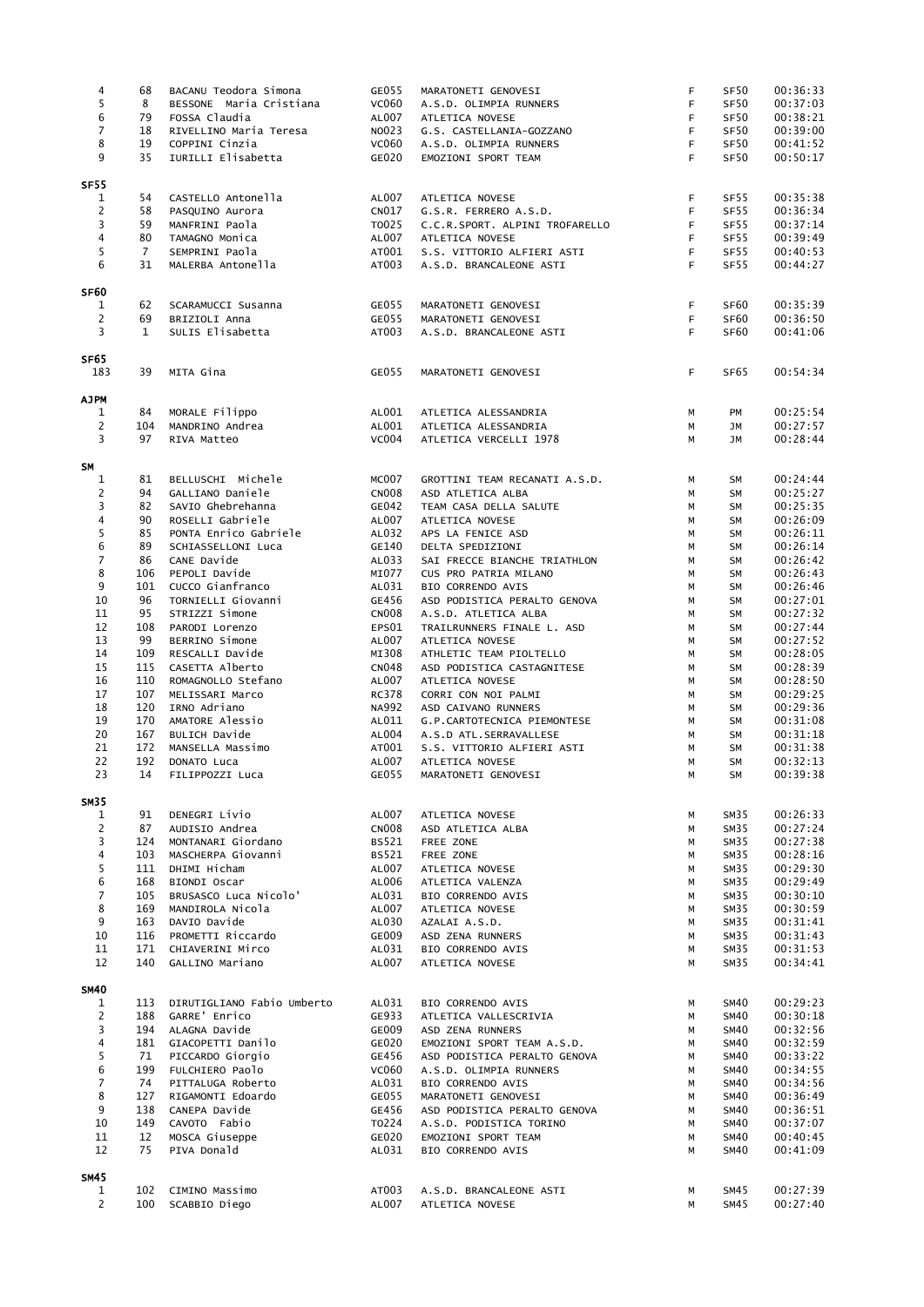| 3                       | 119 | PARODI Marco             | GE055        | MARATONETI GENOVESI            | М | SM45        | 00:28:30 |
|-------------------------|-----|--------------------------|--------------|--------------------------------|---|-------------|----------|
| 4                       | 177 | ROSSONI Claudio          | MI881        | ASD ORTICA TEAM                | М | SM45        | 00:29:00 |
| 5                       | 117 | DESCALZO Federico        | GE009        | ASD ZENA RUNNERS               | М | <b>SM45</b> | 00:29:13 |
| 6                       | 164 | MAIO Roberto             | AL031        | BIO CORRENDO AVIS              | М | <b>SM45</b> | 00:29:29 |
|                         |     |                          |              |                                |   |             |          |
| $\overline{7}$          | 112 | TERZONI Massimiliano     | AL026        | G.P. SOLVAY                    | M | SM45        | 00:29:47 |
| 8                       | 179 | CAROLEO Massimo          | GE009        | ASD ZENA RUNNERS               | М | <b>SM45</b> | 00:32:27 |
| 9                       | 182 | PASTORINO Luca           | GE055        | MARATONETI GENOVESI            | M | SM45        | 00:33:00 |
| $10\,$                  | 121 | ADDUCCI Raffaele         | AL007        | ATLETICA NOVESE                | M | SM45        | 00:34:12 |
| $11\,$                  | 200 | DAGLIO Pierluigi         | AL004        | A.S.D ATL.SERRAVALLESE         | M | <b>SM45</b> | 00:35:14 |
|                         |     |                          |              |                                |   |             |          |
| 12                      | 70  | ARZU Antonello           | AL026        | G.P. SOLVAY                    | M | <b>SM45</b> | 00:35:50 |
| 13                      | 137 | BRUZZONE Paolo           | GE020        | EMOZIONI SPORT TEAM            | M | <b>SM45</b> | 00:35:52 |
| 14                      | 126 | MAGAGNA Andrea           | AL031        | BIO CORRENDO AVIS              | M | SM45        | 00:36:31 |
| 15                      | 136 | CIVERIATI Pierpaolo      | AL032        | APS LA FENICE ASD              | M | SM45        | 00:36:41 |
| 16                      | 141 | REPETTO Antonello        | AL007        |                                | M | SM45        | 00:37:24 |
|                         |     |                          |              | ATLETICA NOVESE                |   |             |          |
| 17                      | 146 | SCAMBELLURI Andrea       | GE055        | MARATONETI GENOVESI            | M | SM45        | 00:38:22 |
| 18                      | 150 | SEGATTO Alberto          | AL007        | ATLETICA NOVESE                | M | SM45        | 00:39:09 |
| 19                      | 122 | ASSANDRI Marco Francesco | AL007        | ATLETICA NOVESE                | M | SM45        | 00:43:54 |
| 20                      | 30  | PIRAS Daniele            | AL007        | ATLETICA NOVESE                | M | SM45        | 00:47:53 |
|                         |     |                          |              |                                |   |             |          |
| SM50                    |     |                          |              |                                |   |             |          |
| 1                       | 88  | BRIGNONE Valerio         | GE111        | CAMBIASO RISSO RUNNING TEAM    | M | <b>SM50</b> | 00:26:25 |
| $\overline{c}$          | 92  | FARANDA Achille          | AT003        | A.S.D. BRANCALEONE ASTI        | М | <b>SM50</b> | 00:29:27 |
| 3                       | 161 | CAZZATO CORCIULO Donato  | AL001        | ATLETICA ALESSANDRIA           | M | SM50        | 00:32:15 |
| 4                       | 187 | RIVETTI Antimo           | GE456        | ASD PODISTICA PERALTO GENOVA   | M | <b>SM50</b> | 00:33:16 |
| 5                       | 156 | PAVAROTTI Ugo            | GE055        | MARATONETI GENOVESI            | M | <b>SM50</b> | 00:33:55 |
|                         |     |                          |              |                                |   |             |          |
| 6                       | 191 | MELIS Ignazio            | GE055        | MARATONETI GENOVESI            | M | <b>SM50</b> | 00:34:00 |
| $\overline{7}$          | 183 | FASANO Fabrizio          | GE055        | MARATONETI GENOVESI            | M | <b>SM50</b> | 00:34:38 |
| 8                       | 189 | BENAZZO Giuliano         | EPS02        | ATLETICA CERIALE               | M | <b>SM50</b> | 00:34:42 |
| 9                       | 152 | CARUSO Salvatore         | AL026        | G.P. SOLVAY                    | M | <b>SM50</b> | 00:35:44 |
|                         |     |                          |              |                                |   |             |          |
| $10\,$                  | 139 | TATTI Marco              | <b>PV725</b> | RASCHIANI TRIATHLON PAVESE     | M | <b>SM50</b> | 00:36:19 |
| $11\,$                  | 151 | PARROTTA Alfonso         | AL007        | ATLETICA NOVESE                | M | <b>SM50</b> | 00:36:30 |
| 12                      | 129 | PERAZZO Massimo          | GE055        | MARATONETI GENOVESI            | M | <b>SM50</b> | 00:36:37 |
| 13                      | 130 | RUSSO Andrea             | GE055        |                                | M | <b>SM50</b> | 00:36:45 |
|                         |     |                          |              | MARATONETI GENOVESI            |   |             |          |
| 14                      | 133 | TESTERA PARDI Luca       | AL006        | ATLETICA VALENZA               | M | SM50        | 00:37:01 |
| 15                      | 114 | MUSSO Marco              | AT003        | A.S.D. BRANCALEONE ASTI        | M | SM50        | 00:37:20 |
| 16                      | 153 | PRATO Pier Luigi         | AL026        | G.P. SOLVAY                    | M | SM50        | 00:38:08 |
| 17                      | 5   | FORMAGGIO Antonello      |              |                                |   |             |          |
|                         |     |                          | <b>VC060</b> | A.S.D. OLIMPIA RUNNERS         | M | <b>SM50</b> | 00:38:12 |
| 18                      | 11  | FRASCONI Andrea          | GE009        | ASD ZENA RUNNERS               | M | <b>SM50</b> | 00:39:17 |
| SM55                    |     |                          |              |                                |   |             |          |
| 1                       | 162 | LONGO ROCCO              | AL007        | ATLETICA NOVESE                | М | SM55        | 00:31:12 |
|                         |     |                          |              |                                |   |             |          |
| $\overline{c}$          | 173 | ZACCARIELLO Gaetano      | GE111        | CAMBIASO RISSO RUNNING TEAM    | M | <b>SM55</b> | 00:31:52 |
| 3                       | 180 | REPETTO Stefano          | GE017        | GRUPPO CITTÀ DI GENOVA         | M | <b>SM55</b> | 00:32:19 |
| $\overline{\mathbf{4}}$ | 175 | TOMAGHELLI Gianni        | AL007        | ATLETICA NOVESE                | M | <b>SM55</b> | 00:32:45 |
| 5                       | 198 | BELLI Stefano            | T0025        | C.C.R.SPORT. ALPINI TROFARELLO | M | <b>SM55</b> | 00:33:10 |
|                         |     |                          |              |                                |   |             |          |
| 6                       | 186 | CABELLA Fabrizio         | AL026        | G.P. SOLVAY                    | M | <b>SM55</b> | 00:33:17 |
| $\overline{7}$          | 185 | SCAPARRINO Franco        | AL011        | G.P.CARTOTECNICA PIEMONTESE    | M | <b>SM55</b> | 00:33:20 |
| 8                       | 125 | VECCHIONE Raffaele       | AL007        | ATLETICA NOVESE                | M | <b>SM55</b> | 00:34:35 |
| 9                       | 193 | GIACOBBE Fulvio Giuseppe | AL007        | ATLETICA NOVESE                | M | <b>SM55</b> | 00:34:39 |
| 10                      | 123 |                          | AL007        | ATLETICA NOVESE                |   | <b>SM55</b> |          |
|                         |     | DEMARTINI Marco Oreste   |              |                                | M |             | 00:35:20 |
| 11                      | 174 | TARDITO Giuseppe         | AL007        | ATLETICA NOVESE                | М | SM55        | 00:35:55 |
| 12                      | 154 | SANTINI Daniele          | AL026        | G.P. SOLVAY                    | M | SM55        | 00:36:58 |
| 13                      | 145 | FERRINI Fabio            | GE017        | GRUPPO CITTÀ DI GENOVA         | M | <b>SM55</b> | 00:37:00 |
| 14                      |     | RICCI Daniele            | GE055        |                                | M | <b>SM55</b> | 00:37:20 |
|                         | 15  |                          |              | MARATONETI GENOVESI            |   |             |          |
| 15                      | 142 |                          |              |                                |   |             |          |
|                         |     | PELIZZA Fabio            | AL007        | ATLETICA NOVESE                | M | <b>SM55</b> | 00:37:51 |
| 16                      | 21  | ZANELLATO Maurizio       | NO023        | G.S. CASTELLANIA-GOZZANO       | M | <b>SM55</b> | 00:38:57 |
|                         |     |                          |              |                                |   |             |          |
| 17                      | 160 | CAVANNA Pietro           | AL011        | G.P.CARTOTECNICA PIEMONTESE    | M | SM55        | 00:41:56 |
| SM60                    |     |                          |              |                                |   |             |          |
| 1                       | 165 | GALLIANO Valerio         | <b>CN008</b> | ASD ATLETICA ALBA              | М | <b>SM60</b> | 00:30:34 |
|                         | 166 |                          | GE111        | CAMBIASO RISSO RUNNING TEAM    | M | <b>SM60</b> | 00:30:47 |
| $\overline{c}$          |     | DE MARTINO Pasquale      |              |                                |   |             |          |
| 3                       | 176 | CALIA Nicola             | AL030        | AZALAI A.S.D.                  | M | <b>SM60</b> | 00:32:46 |
| $\overline{\mathbf{4}}$ | 178 | AMATEIS Dario            | AT003        | A.S.D. BRANCALEONE ASTI        | M | <b>SM60</b> | 00:32:54 |
| 5                       | 184 | TRAVERSO Maurizio        | AL007        | ATLETICA NOVESE                | M | <b>SM60</b> | 00:33:42 |
| 6                       | 132 | MANNA Marco              | AL004        | A.S.D ATL.SERRAVALLESE         | M | <b>SM60</b> | 00:34:57 |
|                         |     |                          |              |                                | М |             |          |
| $\overline{7}$          | 147 | CALASSO Mario            | GE055        | MARATONETI GENOVESI            |   | <b>SM60</b> | 00:35:04 |
| 8                       | 195 | BALOSTRO Roberto         | GE055        | MARATONETI GENOVESI            | M | <b>SM60</b> | 00:35:06 |
| 9                       | 134 | COLLATO Roberto          | AL017        | JUNIORATLETICA ASD             | M | <b>SM60</b> | 00:35:17 |
| 10                      | 197 | TESTA Claudio            | <b>PV414</b> | U.S. SCALO VOGHERA             | M | <b>SM60</b> | 00:35:46 |
| 11                      | 196 | PASSADORE Francesco      | GE055        | MARATONETI GENOVESI            | M | <b>SM60</b> | 00:35:50 |
|                         |     |                          |              |                                |   |             |          |
| 12                      | 144 | ZACCONE Vittorino        | AT003        | A.S.D. BRANCALEONE ASTI        | M | <b>SM60</b> | 00:37:10 |
| 13                      | 148 | TUMMARELLO Vito          | GE055        | MARATONETI GENOVESI            | M | <b>SM60</b> | 00:37:21 |
| 14                      | 143 | MANSELLA Biagio          | AT001        | S.S. VITTORIO ALFIERI ASTI     | M | <b>SM60</b> | 00:37:31 |
| 15                      | 155 | DAMASIO Giovanni         | AT001        | S.S. VITTORIO ALFIERI ASTI     | M | <b>SM60</b> | 00:37:43 |
|                         |     |                          |              |                                |   |             |          |
| 16                      | 78  | FRAGNELLI Vito           | GE009        | ASD ZENA RUNNERS               | M | <b>SM60</b> | 00:39:26 |
| 17                      | 159 | RICCI Luciano            | SV021        | ATLETICA CAIRO                 | М | <b>SM60</b> | 00:40:23 |
| 18                      | 28  | CAVALLERI Michele        | GE017        | GRUPPO CITTÀ DI GENOVA         | M | <b>SM60</b> | 00:47:25 |
| 19                      | 76  | GERBI Mario Edoardo      | AT001        | S.S. VITTORIO ALFIERI ASTI     | M | <b>SM60</b> | 00:54:26 |
|                         |     |                          |              |                                |   |             |          |
| SM65                    |     |                          |              |                                |   |             |          |
| 1                       | 135 | BOCCHIO Gianluigi        | SV551        | S.S. RUNNERS LOANO             | М | SM65        | 00:35:35 |
| $\overline{a}$          | 157 | ZANONI Claudio           | GE055        | MARATONETI GENOVESI            | М | <b>SM65</b> | 00:35:57 |
| 3                       | 73  | GIACOBONE Roberto        | AL026        | G.P. SOLVAY                    | M | <b>SM65</b> | 00:38:42 |
| 4                       | 77  | MASCARELLO Bruno         | CN017        | G.S.R. FERRERO A.S.D.          | M | <b>SM65</b> | 00:39:04 |